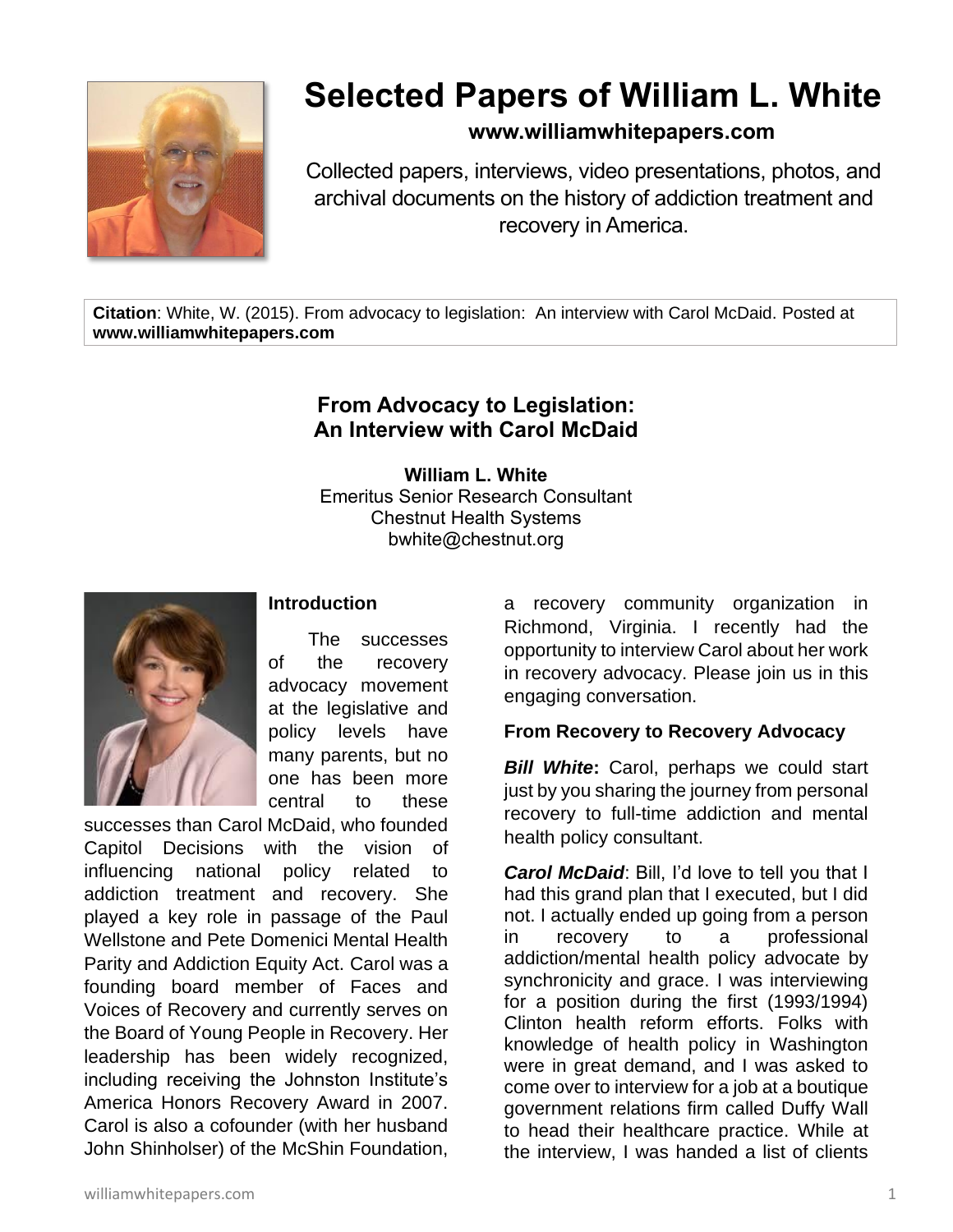that I would have to service. The owner of the firm pointed to Hazelden, which was the newest client on the list, and asked me, "Do you know what they're all about and what they want out of health reform? " I had been a patient at Hazelden a little less than three years before. In those days, people were fairly closeted about their experiences with addiction and recovery and Washington is a pretty insular town where such a background could stir considerable talk. I had decided that this was a grand conspiracy and that the owner of this company was letting me know on the sly that he knew I'd been a patient at Hazelden. So I assumed that I would not get this job and that the interview had gone poorly because of that. Of course, I told him I knew what Hazelden was and that they wanted addiction as a covered benefit.

As luck would have it, I ended up getting the job and working on the Hazelden account. I decided I better tell him that I'd been a patient at Hazelden, so I walked in his office one day and I said, "Duffy, I went to Hazelden," and he looks up and he says, "What, did you go there for--a conference or something?" and I said, "No, I was a patient there." And he kind of breathed a sigh and paced back and forth a little bit and said, "You were a, you're an alcoholic?" And I said, "Well, yeah, and since I want to get all this out, I was also treated for drug addiction," and he goes, "God, I would have never known." And I said, "Well, we look like everyone else. We're your neighbors, your sisters, your co-workers." And I'm thinking that he's not reacting well to this news and that this may be sayonara for the new job, but he's a wily guy from Louisiana and the next thing I know he is holding his hands up in the air saying, "The people at Hazelden are going to think I am a genius! Here's what we're going to do: when we go out to Minnesota, I'm going to tell them that I hired one of their own to service their account, and then we're going to get Betty Ford and all the rest of the major treatment organizations. And you're going to become *the* addiction lobbyist in Washington." That is my story; it was virtually not of my own doing.

*Bill White***:** A lot of people associate you with the organization Capitol Decisions, Inc. Could you share something of its history?

*Carol McDaid***:** Capitol Decisions got started when my mentor, Duffy Wall, who had first hired me and supported my work, got very ill with lung cancer and passed away in 1999. My firm had been taken over by one of those international public relations firms. Because I had been a lobbyist at Blue Cross/Blue Shield Association before I joined the firm, they were interested in me doing insurance industry work. I was engaged by that time in mental health and addiction parity advocacy—an effort to pass legislation requiring insurance companies to treat addiction and mental illness like other medical conditions covered under health insurance. I was not interested in working on behalf of the insurance industry, so another lobbyist and I left that company in May of 2000 and co-founded Capitol Decisions with Stu Van Scoyoc who founded one of the larger lobbying firms in town, which we imbedded in his larger firm so that I could get a health insurance policy. Stu also supported my work in these issues. I could not get insurance then for myself or my employees if I went out on my own because I'd had an inappropriate disclosure of my addiction treatment records. That meant that I could not get a group health insurance policy and I couldn't get disability insurance and I couldn't get life insurance. It was an important lesson about the kinds of discrimination people in recovery face every day. So, we embedded Capitol Decisions in a larger firm, separate but still embedded.

**Bill White:** Could you describe the range of clients you have since served?

*Carol McDaid***:** Yes. When I first started, there was little demand for addiction advocacy work, not enough for a sustainable business model. So, initially I worked on Medicaid and Medicare reimbursement issues for non-profit health systems and I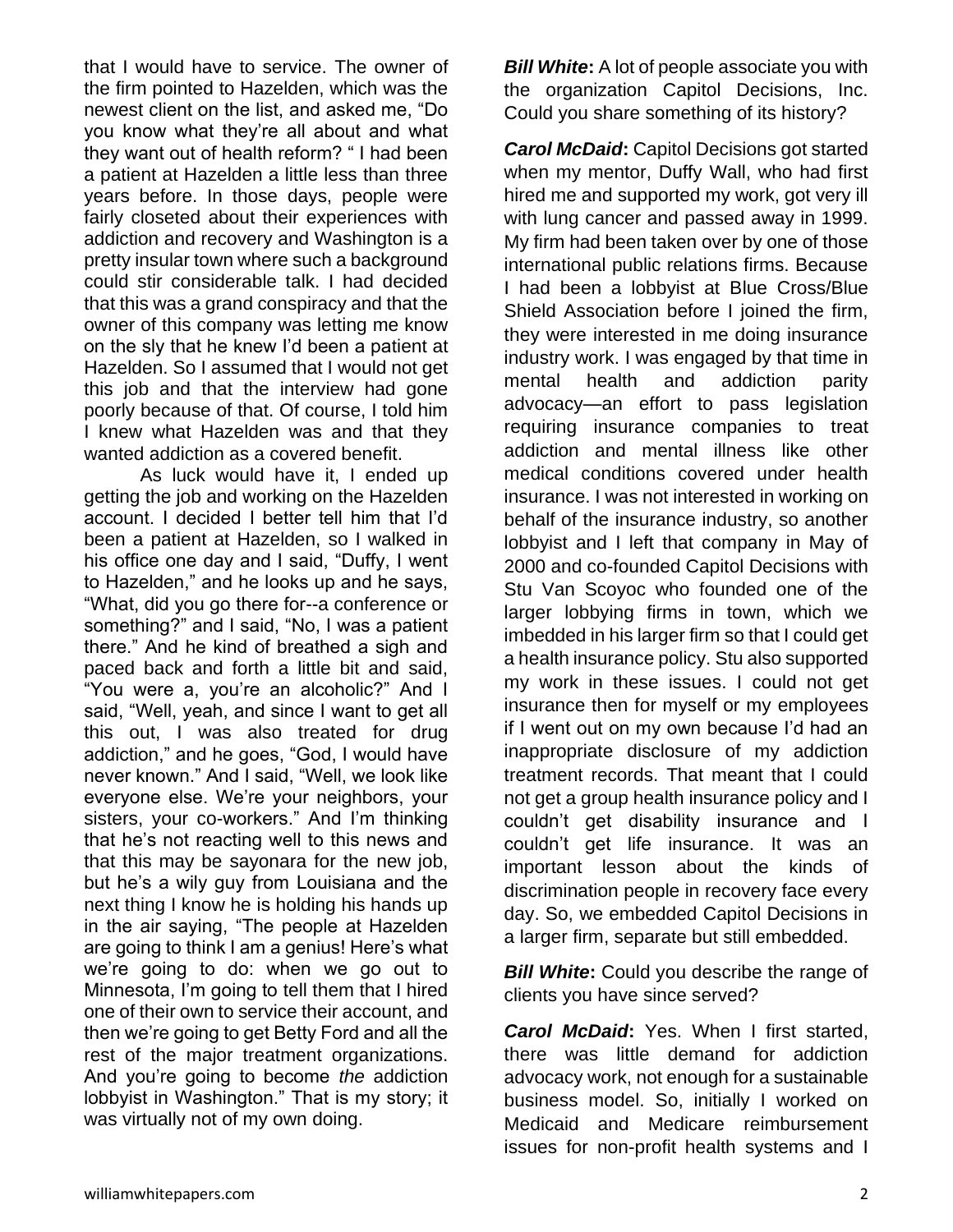have continued to serve some of those early clients. Those early contracts provided the bread-and-butter work that allowed me the luxury of working on addiction issues, since this latter work rarely generated income initially and was not as secure from year to year. But after seven or eight years at Capitol Decisions and after we worked with a coalition to pass the Mental Health Parity and Addiction Equity Act, I knew that issues around addiction and mental health were really what lit my fire. So I made a conscious decision to start representing entities in the addiction and mental health space. I've been able to do that and actually have been able to kind of pick and choose those organizations with whom I want to work.

**Bill White:** Do those clients include both private treatment organizations and professional associations?

*Carol McDaid***:** Yes, they do. Historically, the core of my work in the addiction field has been representing non-profit, residential, and addiction treatment centers and various trade associations like the American Society of Addiction Medicine (ASAM) and the National Association of Addiction Treatment Providers (NAATP). That work generally involves two phases: getting key pieces of legislation passed and then working on the regulations that implement that legislation.

**Bill White:** How would you describe your range of daily activities?

*Carol McDaid***:** Since Congress banned what was known as, "earmarks"--where you could get budget dollars appropriated to a particular organization, my work has increasingly been working with coalitions in Washington to pass broader pieces of legislation. The addiction space is changing. Historically, there were very small trade associations and very small organizations that were not well-funded and not serious players as political advocates. So they began to band together and work in coalitions. That's increasingly true for almost every advocacy issue in Washington. Work in Washington is also increasingly polarized so it takes longer to get things passed. A lot of my activities involve coordinating and managing the activity of various coalitions, which is time-intensive work involving endless e-mails, individual calls, and conference calls. So my average day is filled with conference calls, writing one-page position statements, meeting with Congressional staff, bringing clients to meet members of Congress, regulatory work, and hammering out the details of how a law will get operationalized. I think most people don't realize how important that work is. The implementation stage provides an opportunity for your opposition to come in and try to re-write what they view as the damage done to their interests by the passage of a law. You really have to keep a keen eye and be involved in that process, but it's not fun, it's not sexy, and it's not easy. It's about lawyers, technical work, and getting studies identified that support your key points.

## **Advocacy Lessons**

**Bill White:** I'd like to take you in to some of the issues you've taken on and Parity was such a big one. Could you share the background of the Parity effort?

*Carol McDaid***:** The Parity effort has a long history but it gained momentum in 1993 and 1994 when Rosalynn Carter and Betty Ford appeared together in Washington advocating equal access to addiction and mental health care. By then, states like Minnesota, New York, Maryland, and Connecticut had passed their own state Parity laws. States are often laboratories of such models before things land in Washington. Then in 1995 and 1996, the first mental health Parity bill was introduced in Washington. Ultimately, addiction was tossed out of the bill when it came to the Senate floor because people feared the inclusion of addiction would lose votes.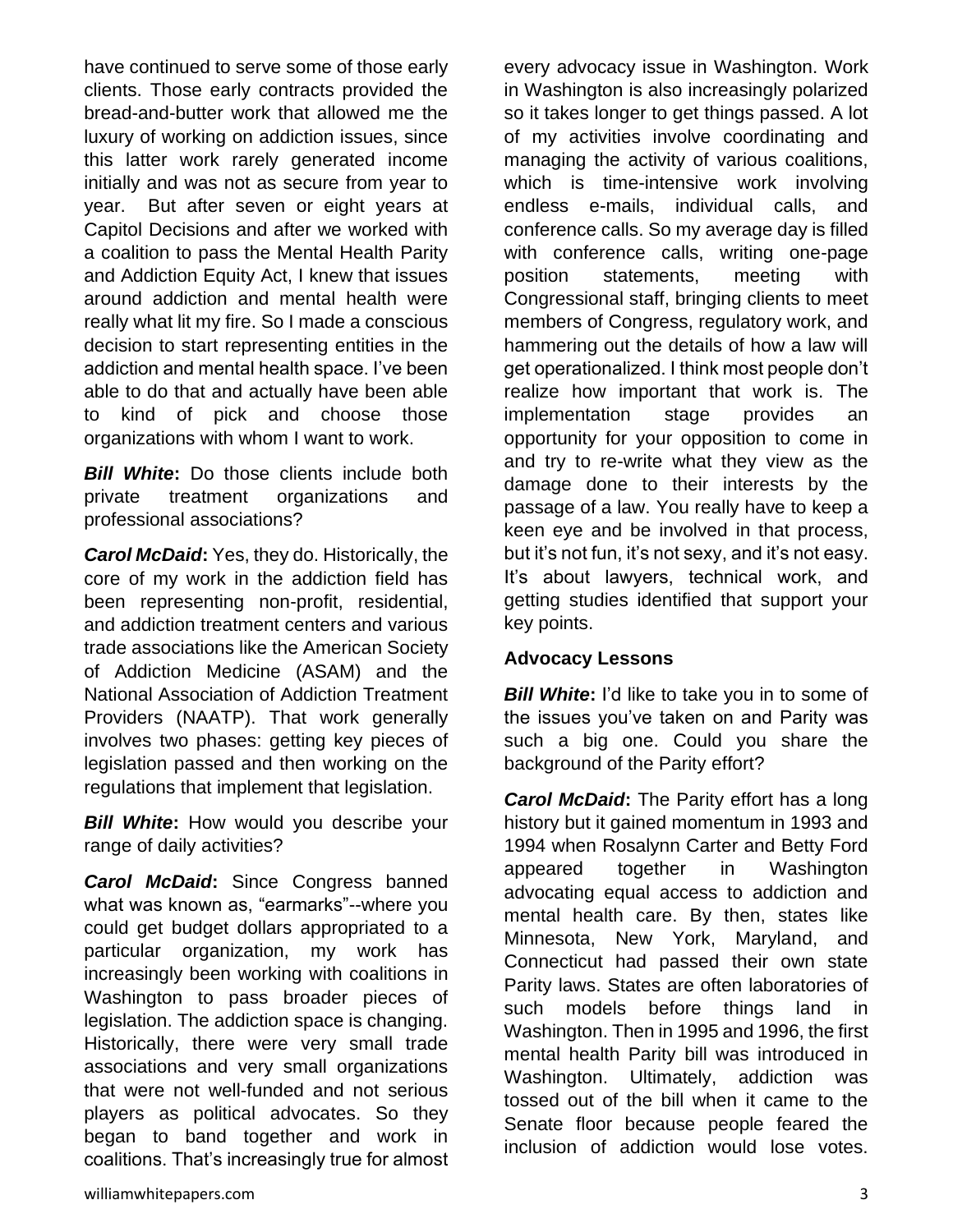There was an advocacy group on the mental health side saying that addiction wasn't a disease. That's since changed, but in those days the National Alliance on Mental Illness (NAMI) DC office was not convinced addiction was a disease. When addiction was deleted from the bill, it was a big loss for myself and the people that I worked for. I got really determined after that. I had already had my own negative experiences with my own addiction treatment not being paid for, and I was mad about it. I think anger is a part of what motivates advocacy and I had that anger. I knew that other people were in trouble if I, with the fabulous insurance that I had from Price Waterhouse could not get my treatment covered. So, I decided that was going to be my big issue. It took a very long time, twelve years, to get it passed, and there were a lot of times when my clients said, "Carol, this is a loser issue. We don't need you to work on this in the next legislative session." I kept limping along, pretending like I had clients when I didn't in some years. I was fortunate to finally convince some that we had a shot at getting it passed and with their help we finally got it enacted.

*Bill White***:** What was the most important lesson you learned in that process?

*Carol McDaid***:** I think one of the biggest lessons I learned is that when an issue is stigmatized and you have very well-funded opposition, it is important to work collaboratively as much as you can when building coalitions. There were great challenges and fears getting the mental health advocates and the addiction advocates to work together comfortably and I myself had become a card carrying purist addiction advocate. There was a level of mutual animosity that had to be overcome. We probably could have gotten that parity bill passed anywhere from three to five years quicker if we had worked together across these two fields from the start. Instead, we had to purge some bad mutual history on

both sides and get through debates over whether addiction was a volitional choice (and a crime) or a legitimate brain disease on par with such conditions as major mental disorders. Understanding how to get through such issues to build effective coalitions has been foundational in all of my subsequent work.

**Bill White:** One of the areas that you've recently taken on is advocating more effective responses to the opioid epidemic that we're experiencing in the U.S. Could you talk a bit about your activities in that area?

*Carol McDaid***:** Between 114 and 120 people die each day from opiate overdoses. Sadly, attention on this issue did not reach critical mass until those deaths reached into affluent families and affluent Congressional districts. The media's done a good job reporting on these deaths and the role of prescription painkillers and resurging heroin use in the country. This emerging crisis set the stage for preparation of a bill—the Comprehensive Addiction and Recovery Act, commonly known as CARA. The way this bill was developed was a perfect way to build momentum for legislation. There were tons of organizations of all different stripes and colors around the table. Everybody offered ideas and draft language, and it was the first time that I ever felt that the addiction recovery community was at the table on an equal footing with other constituencies. We were able to get several sections of the bill and millions of dollars designated for programs that people care about and that could address the opioid epidemic in an assertive and effective way. This was quite a change from earlier days when we had had to beg for a seat. In this instance, they were begging us to come to the table. And we were able to get all kinds of programs included to address the epidemic, including expanded funding for recovery community organizations, recovery high schools, and collegiate recovery communities. I worked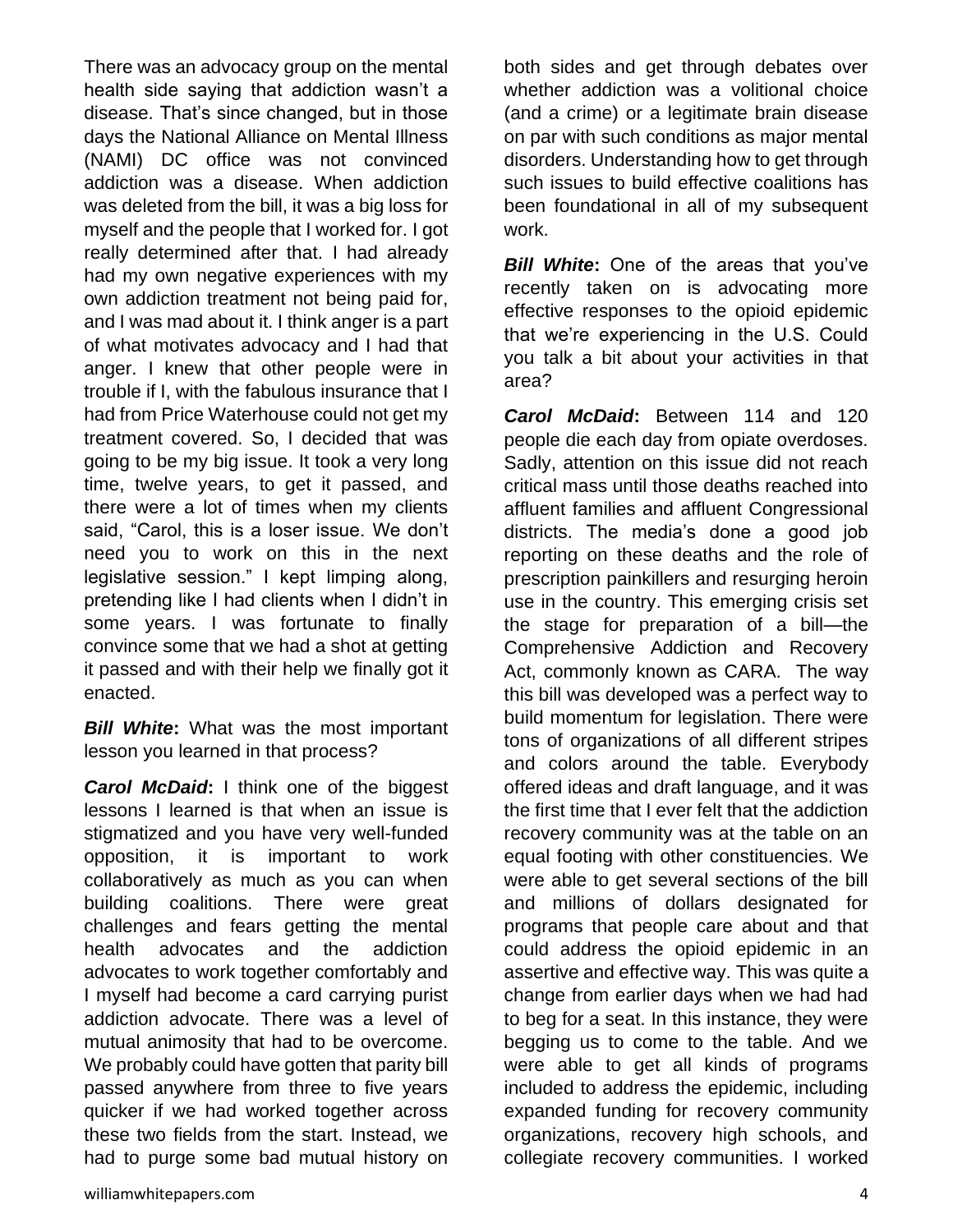this time with Young People in Recovery to get these provisions included, which had long been a dream of those of us who had worked on this earlier within Faces and Voices of Recovery. We did not get everything we wanted, of course, and there is much left to be done, especially in breaking down barriers that keep individuals from sustained recovery.

**Bill White:** This seems to rest on the idea that people seeking recovery from opioid addiction and other addictions need pathways of re-entry into the community which may require removal of some of the historical obstacles to such participation.

*Carol McDaid*: Yes, this has been a sustained effort and there's also a commission that we worked on to get specific laws repealed that posed such obstacles. Such efforts were not always supported by the broader coalition. There was not Republican support for this, and instead, we got a commission on the collateral consequences of addiction that addressed people not being able to get education, employment, housing, and healthcare because of various laws and regulations. Fortunately, we've gotten pieces of this done over the years. We have gotten partial repeal of the ban on federal financial aid for people with past drug offenses so that people in recovery would have equal access to such resources regardless of their drug history or criminal record. We want to repeal the ban on access to federal housing for non-violent drug offenders. We want to get restrictions on access to food stamp bans lifted and to provide relief from drivers' license suspensions for people in stable recovery. The list goes on and on. Addressing America's addiction crisis will require removing such barriers and offering the kind of expanded services contained in the CARA bill.

*Bill White***:** What's the current state of CARA, in terms of this likelihood of passage?

*Carol McDaid***:** The good news is that there is strong bi-partisan support in bills in both the House and Senate; the bad news is that we have not yet had a hearing on the bill. The bill was discussed at a House Subcommittee hearing in July and I think its prospects are good for a hearing in the Senate before year's end. There's a lot of bipartisan support for curbing the opiate epidemic and there is even greater bipartisan support for criminal justice reform, which could enhance the prospects for the passage of CARA. I think it's very possible that we will see CARA passed in the next session of Congress given this now rare bipartisan support. I can't say enough about how the political dynamic has changed with this opioid epidemic in our country. In the old days, I used to have to beg people to get a meeting in Congress on addiction issues. And now they're calling us up in a panic requesting that we meet with them due to recent overdose deaths within highly influential families.

**Bill White:** It seems one of the advocacy lessons is the need for that sense of urgency and how to best capitalize on that.

*Carol McDaid***:** That's exactly right. One of the lessons we've learned is how you can turn tragedies into opportunities. The deaths of Phillip Seymour Hoffman and others set the stage for our work on CARA and provided an opportunity that had not politically existed before. The trick is learning how to respond to tragedy, facilitate needed healing, and give the event the dignity it deserves without opportunistically exploiting the tragedy. There's a real subtle difference between giving meaning to a tragedy to prevent others such pain and shamelessly exploiting tragedy for personal or institutional benefit.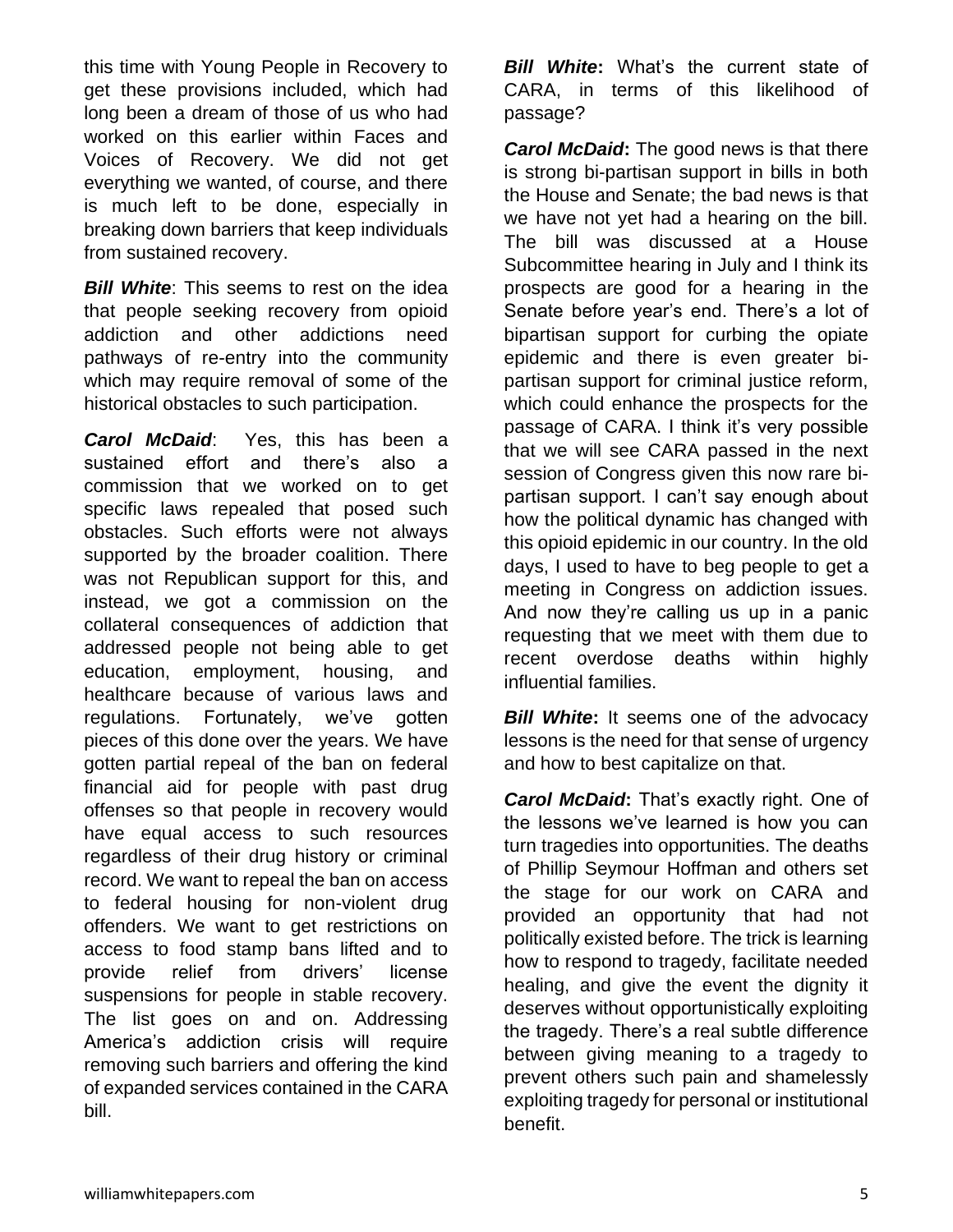#### **Lessons Learned**

**Bill White:** I want to explore some more advocacy lessons with you. You talked earlier about the importance of collaboration and coalitions. There are a lot of states right now involved in coalition-building between the mental health and addiction providers. I'm wondering if you have any further thoughts on how this can best be achieved.

*Carol McDaid***:** You have to start by recognizing and acknowledging the real sense of distrust that has existed between these communities. You have to build a strategy that moves fairly slowly at the beginning. I basically had to swallow my pride and say, "You know, we're not going to get this bill passed if we don't work together." And influential people can help. At one of our early coalition meetings, Patrick Kennedy gave us a swift kick toward this by basically saying, "If you want me to work on this bill, you're going to have to work together." That helped. The addiction advocates hosted the first meetings and we had to live through this period where no one was saying anything. It was all kind of this wait and watch. And I got a lot of crap from other people in the addictions field asking me why I was working with the enemy and arguing that all the mental health people wanted was to take our funding.

One of the lessons I learned was the need to identify a friendly partner on the other side and to show that partner that you were willing to burn up some of your own political capital on making the collegiality and the collaboration work, even when you don't agree with them on every issue. The first couple of years, it was not easy. But I knew in my gut that's what it was going to take to get Parity done. And then, like anything else, once you start to see some success, all of a sudden, it was everyone's idea and it all is working out. Success really does have a thousand fathers. I was worried after Parity passed: will this coalition fade? I'm really pleased that we've been able to maintain the Coalition for Whole Health that was formed to help with the passage of the Affordable Care Act and other legislative efforts.

*Bill White***:** I've heard you talk about the need to become students of history and the need to learn from the mistakes of our predecessors. Could you talk a little bit about that?

*Carol McDaid***:** Yes. One of the reasons I wanted to do this interview was so that people could learn from some of the mistakes I made, like initially being a purist and only wanting to work on addiction issues and not wanting to work with mental health advocates. I also learned from some of my predecessors. I've studied past efforts at organizing the recovery community and I've learned the value of talking about recovery rather than focusing solely on addiction. I've gratefully stood on the shoulders of those who went before and learned from the mistakes and successes within their histories. I really want other people to do that with the work that we've done over the years.

**Bill White:** You talk often about the need to create a constituency of consequence. How do you do that?

*Carol McDaid***:** A lot of it is just old-fashioned shoe leather. That's one of the things that I'd give Faces and Voices of Recovery a lot of credit for in their early efforts. When you want to be a constituency of consequence, it's tempting to rely on webinars, teleconferences and such, but, in my view, I think you've got to show up at the tables where important policy decisions are being formulated and keep showing up. I know young advocates may not agree with me on this but I know for sure it was key to Faces and Voices' success. When Faces and Voices began, we were everywhere. I tried to replicate this with Young People in Recovery by making sure that YPR was invited to every meeting of significance. You build a constituency by mobilizing your people to be at every forum and hearing where a public record is being created to help shape policy. My role is to help the groups I represent get invited and, where possible, included within the agenda to help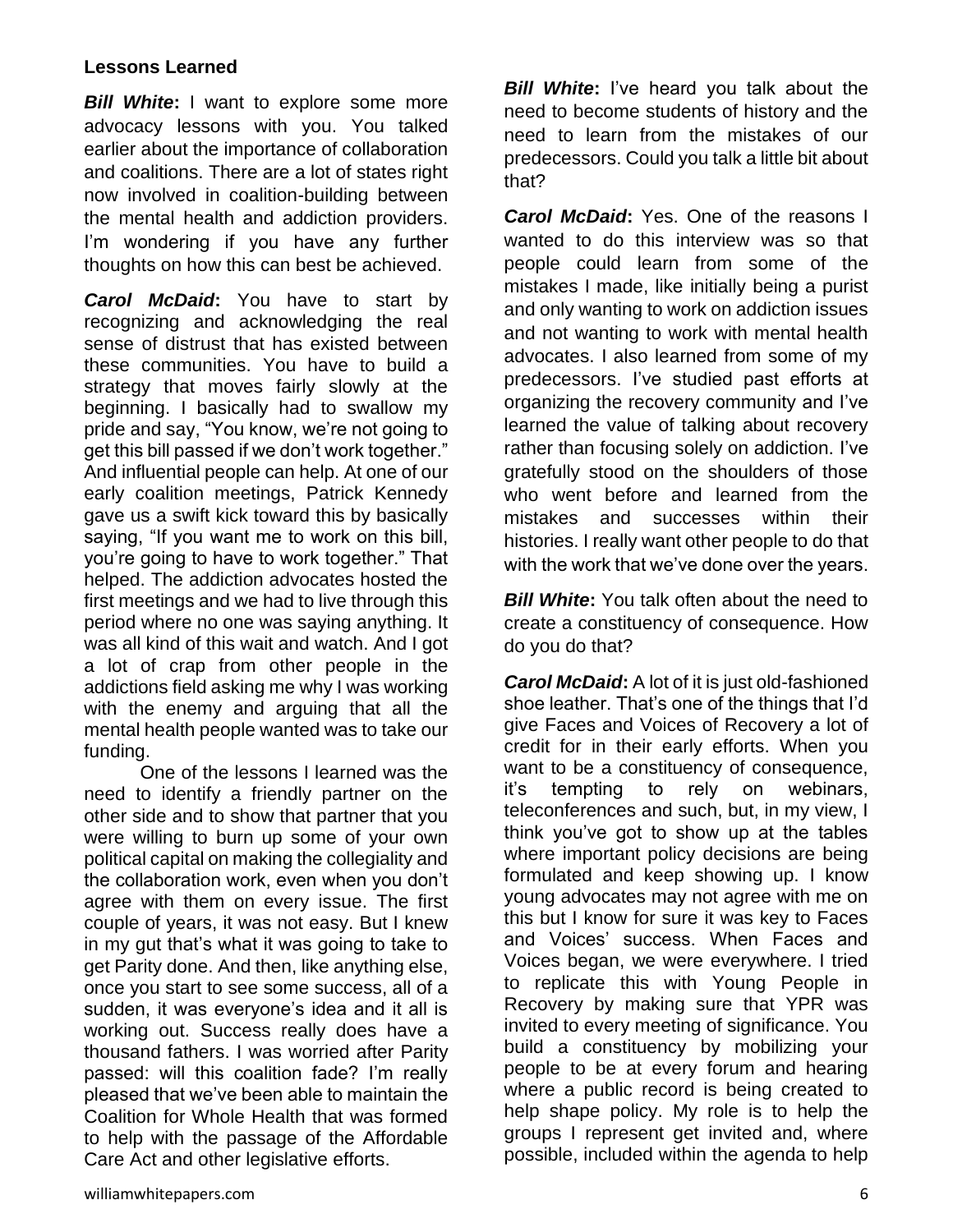establish a solid record of support of our cause.

The other thing in building a constituency of consequence is that you have to be really sharp on your issues. That seems silly; call me Captain Obvious on that one, but, if you have a narrow issue like addiction recovery, you have to bring a depth of knowledge on that subject that others do not have who are at the table. When people recognize that, doors open. You have to become THE issue expert on recovery schools or on recovery community organizations, and we've done that in our field. I give people a great deal of credit for that because people now identify and call people in the organized recovery community on these issues. And they don't just have a few of us to choose from anymore. That's what happened when the opioid epidemic arose because people knew who to reach in and out of the recovery community to get answers to critical questions.

Building a constituency of consequence also takes money, and we should not be shy about developing and getting funding or the need for people in paid roles to perform some of this key work on our behalf. When I look back at some of my predecessors, funding problems have always plagued our effectiveness. People get very nervous about taking funding from outside groups, and I agree that we shouldn't take money from individuals or organizations that profiteer off people's addiction. But if you look at other health care constituencies of consequence, they have taken funding from medical groups to advance their cause. So, I've tried to develop criteria about what kind of money to take, and I think a lot of recovery community organizations are also developing such criteria. It takes funding to build constituencies of consequences. I don't think we need to be embarrassed about that. Expertise, collaboration, and funding have been three key parts of developing a constituency of consequence as have been building relationships of trust with people who can influence policy on our issues.

*Bill White***:** How important has social media been as part of these advocacy efforts?

*Carol McDaid***:** Critical, absolutely critical. I did not jump on the social media bandwagon early on because I had been used to doing my job in a certain way and I kind of kept doing it that way. It took time to develop social media expertise and recognize the need to hire people who were younger and smarter than me who had great skills in this area. It has since been a critical part of my work. I think all you have to do is look at Young People in Recovery to see how effective social media can be for mobilization, training, and support.

**Bill White:** You've talked about the need to create a narrative whether you are doing this in face-to-face or social media communications. Could you elaborate on what you mean by that?

*Carol McDaid***:** There are these preconceived notions about people who are addicted, people who are in recovery, and the people who treat addiction. I think we have to create and deliver a narrative of who and what we are and what we're asking for that takes into account those preconceived notions. One of the reasons that I really liked the "Our Stories Have Power" messaging and media training that Faces and Voices of Recovery developed is that it really tells people how to tell their story in a way that is understandable to people outside the recovery community. Similarly, I have watched the successes of addiction physicians who tell patient stories as well as the neurobiology of addiction. This first presentation must then be followed by an advocacy message and that message must flow from one's story. We have to be clear on what we are requesting. When you're dealing with policymakers, they want you to re-elect them. So, they want to be seen as doing something for you so you'll remember them when it's time to vote in November. And you have to have data to back up your request. I think you have to have a one minute, five minute, and ten-minute version of this as well as a one-pager and a five-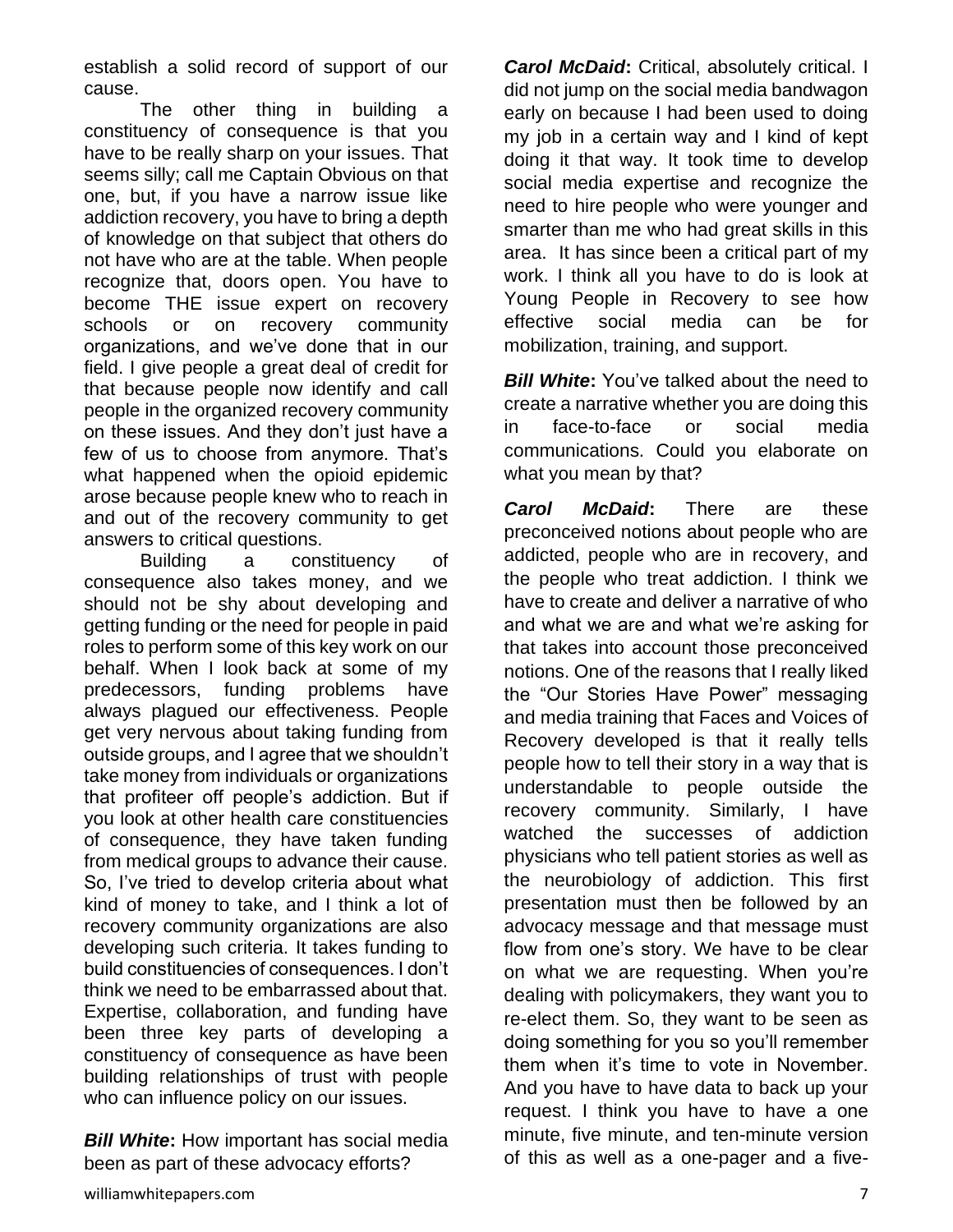page paper that could be presented as testimony at a meeting or formal hearing. Sometimes, advocacy for me is riding by mistake on an elevator with a member of Congress and I've got between the sixth and the fourth floor before they run out to go vote. I've got to have my one-minute elevator speech ready. And I call it an elevator speech because, literally, that's what that is. You might be in an elevator with somebody who is a key influence in your community and you've got to be able to spit out what you're doing and what you want and why they should support that request. You have to have this down! You have to be ready to present this at the drop of a hat without practice or notes in any situation you find yourself in. We have to be very, very thoughtful with our choice of words and their meaning.

*Bill White:* Within the advocacy arena, there is so much focus on getting legislation passed, but you've cautioned us about the transition from legislation to regulation. Could you elaborate a bit on that?

*Carol McDaid***:** Yes, Parity's a great example. There's a tendency for folks to think that a law would pass, the President would sign it, a light switch would turn on and all of a sudden, benefits and coverage and reimbursement would start flowing like water out of a spigot. That's not how legislation works. A lot of people also thought we were being picked on because the implementation was so slow, but that's not the case either. Every law that passes has regulations that operationalize it. That really wasn't made clear in our civics classes. Regulations is where the legislative rubber meets the road. And regulation is not fun. It's not sexy. You can't easily mobilize people around it because the process is so detailed and technical. But it is essential to the final outcome of any advocacy effort.

We're working now on getting regulations that clarify exactly what documents health plans have to make available to demonstrate Parity compliance. This is really where you need technicians

and experts. And, unfortunately, the process takes technicians, experts, lawyers, and benefits consultants. You need to be able to write a twenty-page comment letter on a proposed regulation. I can't underscore enough how critical regulations are. Great movements like the Civil Rights Movement take sustained effort; it took it 46 years to get parts of key civil rights legislation fully integrated into regulations.

*Bill White***:** What you just said reminds me of your saying we need to shift from defense to offense in our advocacy work.

*Carol McDaid***:** I do think this is another lesson that folks could learn from me. When I first started doing this work, I saw myself in this David and Goliath battle. I'm probably over-simplifying, but it was us poor recovery advocates pitted against this giant insurance industry. We're trying to take them on, and they've got all the money and power, and we've got one hand tied behind our back because our people are stigmatized and our organizations are poorly funded. It was convenient for me to keep that attitude because it kept me in the game and kept me motivated. But this us against them mentality can be counterproductive and very draining. When I looked at myself in the *Anonymous People* documentary, I realized how burned out I'd gotten. My image in that film was a symbol of how I'd let everything in my life go because, for twelve years, and particularly the last five, my life was these major legislative initiatives. And I had a great excuse for it, right? There were these landmark bills that were the two things I wanted to accomplish in my career, and we got them done, which is fabulous. It was a lot of work from a lot of people—certainly not just me. But, it comes at a price and when you have this defensive mindset, it burns you out quicker. My life was a glaring example of that. When you're playing on offense like we are now, people are calling us asking for our expertise, and they are fairly desperate about needing it quickly. It's a whole different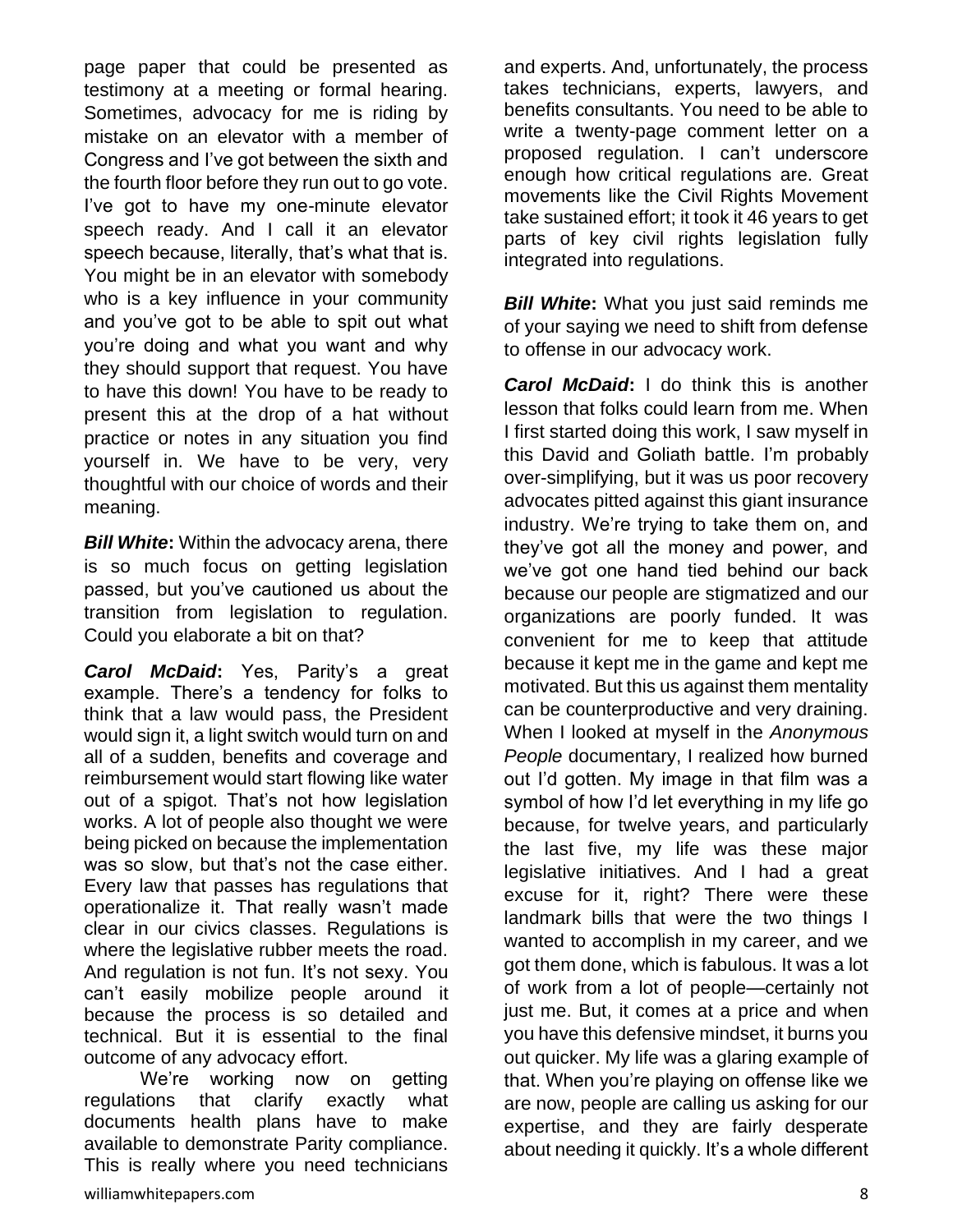ballgame, and I can take a breath and think about what we can best do to respond to these requests. But I don't have to cancel everything in my life now to do it. When you're playing defense, you have this sense that any little thing could be the thing that can break the deadlock, and it drives you. I was playing it hard and fast for too long. We worked holidays and weekends. It was all work. That was just what we did.

*Bill White***:** Do you have any thoughts about how people can best sustain themselves in prolonged recovery advocacy work?

*Carol McDaid***:** I think it begins with realizing that if you're not well, the work's not going to go well. It seems fairly obvious, but I once thought I could make up for our lack of power and funding through sheer grit and determination. I had to learn to train and use my staff and rely on more of our partners through this process. I had to realize that I couldn't do it alone. Bill, I've been really lucky to hire really smart people--women who have worked with me over the years, and who have succeeded when I let them take on critical tasks. If your daughter's graduating from college, you allow your number two to be number one and that builds her capacity, and it's not all on you anymore. Believing in and developing the people around you is critical--maybe even throwing them out in the deep end of the pool sometimes.

I've also found that formalized scheduling of your personal time can help things like setting up personal care and socializing with friends and family as if it's an appointment for work. That really helped me even though it was really hard at first. If we're totally unmanageable about self-care, then that tells other people, in order to be a good advocate, you gotta give up everything else and that's totally the wrong lesson. I'll never forget one time at McShin when we were doing some skits. John and I have big personalities and some of our clients were having a good time roasting us. They did this

thing of me with high heels and a business suit rushing through at ninety miles an hour saying, "Oh, I'm so exhausted! I've been rushing all these phone calls." Everyone laughed, of course, including me, but I saw that I was projecting an image of recovery and advocacy as one of being a stressed-out mess. That had to change.

*Bill White***:** I've also heard you talk about the importance of celebration and praise in keeping group morale up in some of these long struggles.

*Carol McDaid***:** You cannot do it enough. It started with me promoting my staff and putting them out front and extends to sending out an e-mail praising individuals and the collective effort at every state in the process, such as every time someone gets a new co-sponsor on a bill. This isn't treating people like children; this is building morale and momentum. You send a message to your own advocates that, "Hey, this is happening. We are getting there. What you are doing matters!" Praising people, praising small victories, giving people credit, that's how successful movements are built. It's easy to get caught in your ego, "Well, I've worked harder so I should get more credit." That's how you kill a movement.

*Bill White***:** Let me insert another chapter in your career that you referenced. During the course of your work, you also co-founded the McShin Foundation. Could you share a little bit of that story?

**Caro McDaid:** Sure. My husband and I live in Richmond, Virginia, and at the time this chapter of my life begins, there was a 25-day waiting list for a public sector treatment bed. By that time, I had been representing residential treatment centers and others in the addiction field for just shy of a decade, and it felt funny to be doing all this work nationally on access to addiction care, but not addressing this need in my own backyard, other than letting people stay in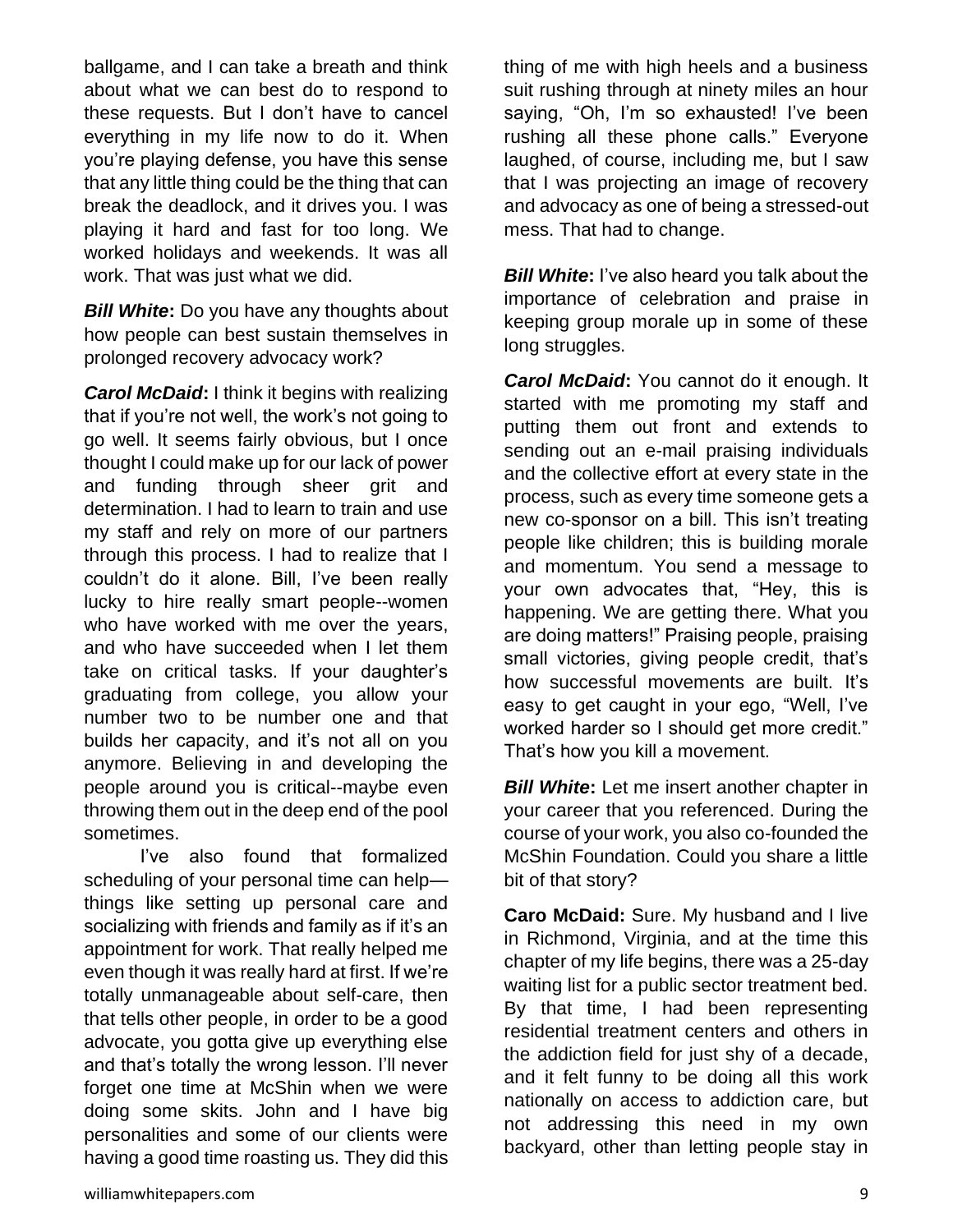our house (We had started to run out of sofas). That was when my husband and I decided that we would formalize what we were doing by starting the McShin Foundation. This was also the time in the late '90s when recovering individuals were starting organizations catering to unmet recovery support needs and championing peer-to-peer recovery support models. The work with McShin over these years has helped ground me and much of my national recovery advocacy work.

#### **The Recovery Advocacy Movement**

*Bill White***:** You've had long relationships with Faces and Voices of Recovery, Young People in Recovery, and other recovery advocacy organizations. What are some of the most important achievements to date of the new recovery advocacy movement?

*Carol McDaid***:** I'll give you an example. In order to pass Parity, we had these national call-in days using a 1-800 number where everyone would dial in with the same message on the same day to key members of Congress. We had one scheduled aimed at influencing a scheduled October vote in the House on the Parity bill. It just so happened that September was National Recovery Month so we got clever and passed out this 1-800 number at all the Recovery Month activities that were taking place around the country. You never know whether people are really going to call in. I was feeling desperate to get a vote on this and so I told everyone I wanted to do something that you don't do normally—that rather than call their member of Congress and request a floor vote on Parity, to call the person that ultimately makes a decision in calling such a vote, in this cased House Speaker Nancy Pelosi. I had every single call going right into her Speaker's office. And if we filled up that phone tree, it would spill over into her personal office and to other offices that she had around the Capitol. It turned out that many called in who'd gotten

the number at the September Recovery Month events and we got 10,000 calls made on that day to the House Speaker. That really cemented Faces and Voices of Recovery as a constituency of consequence and revealed the political power we were able to mobilize. I got a lot of tonguewagging at me for that strategy and a plea to "call off the dogs," but it worked and revealed how effectively people in recovery, their families and their allies were being politically mobilized. I get a lot of credit for the passage of Parity, but Patrick Kennedy, Jim Ramstad, and the entire field, including Faces and Voices, were instrumental in that success. YPR is playing a similar role in the development of the Comprehensive Addiction and Recovery Act. There have been a series of forums convened in Washington to help promote CARA with expert panels, and YPR has helped assure that there's a person in recovery on each panel advocating for the grant programs that mentioned that will support the development of recovery support services. That same thing has been happening at state and local levels across the country. The most important achievement of the advocacy movement is having given people in recovery and their families channels of influence into policy development in the United States. We've become that constituency of consequence that I have called for, and we've achieved that through the individual and collective work of recovery advocates across the country.

*Bill White***:** What do you think are some of the most critical issues facing the future of this movement?

*Carol McDaid***:** Lack of unity is a biggie. There've been some recent efforts at organizations merging, but there remain generational tensions between Faces and Voices and YPR—two of the oldtimers and newcomers in the movement, just as there was earlier tensions between NCADD and Faces and Voices. I find that particularly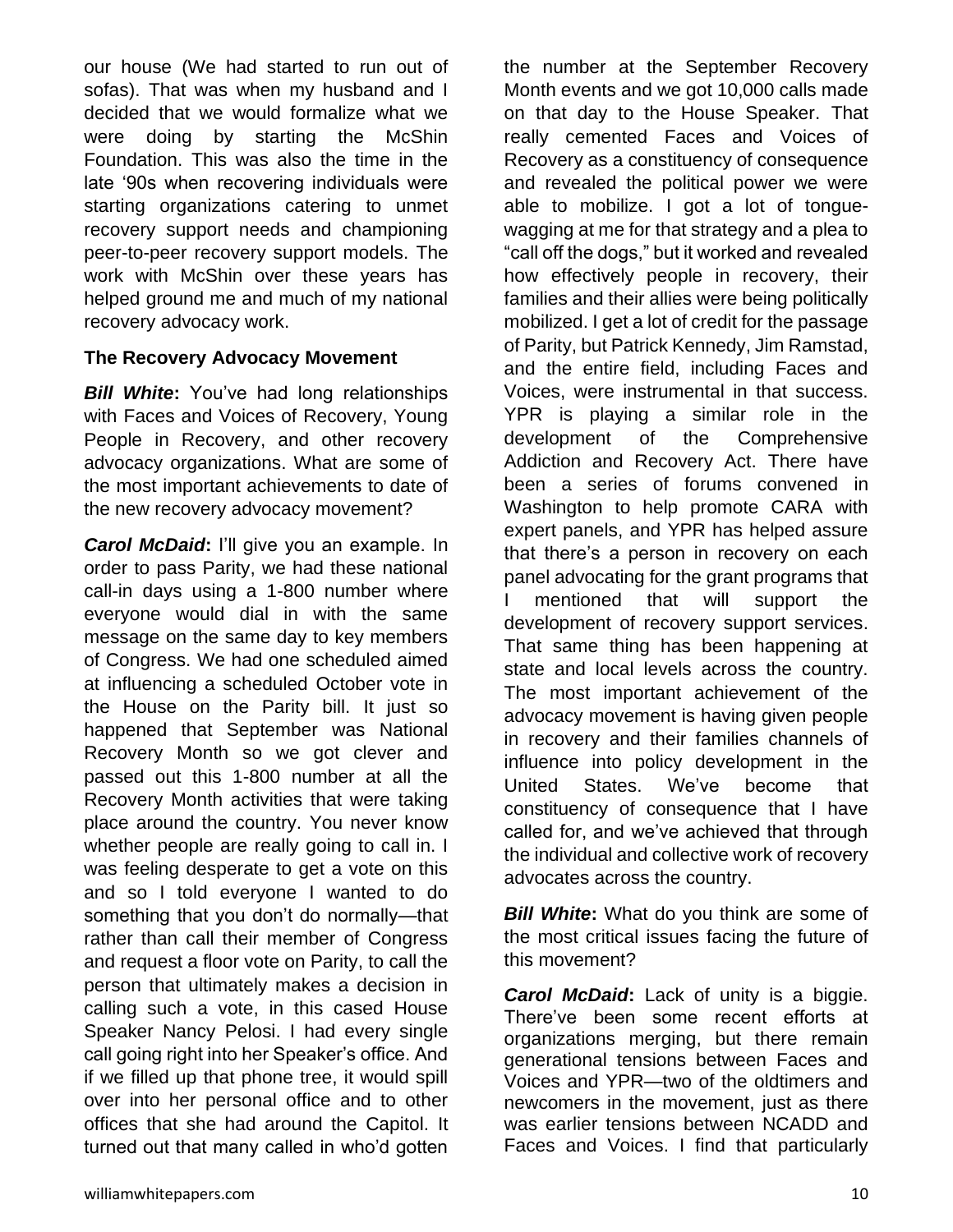troubling, frankly. It's not about whether we help the newcomers along; we must. This notion about that these new upstarts are not recognizing the contributions of those who went before must be cast aside. If you're a real leader, you train and bring up the people behind you, period. You don't want them to have to go through what you did. This lack of unity troubles me, and it's not just Faces and Voices of Recovery and YPR, it's the recovery high schools versus the collegiate recovery programs and on and on in all kinds of other areas of movement involvement.

I'm really trying to not just run my mouth about this. If you've gained political capital over the years, you need to use it. You know what I mean? I'm trying to use some of mine, not political capital like on Capitol Hill, but political capital within the recovery community to extend this plea for unity. I want to do what I can to bring people together to strengthen the movement and prevent us from fighting over a small pot of dollars.

#### **Career-to-Date Reflections**

*Bill White***:** As you reflect back over your career, are there other challenges you've faced that we have not yet touched on?

*Carol McDaid***:** There are times that people who've worked in recovery advocacy in fulltime, paid positions have been subject to criticism, and I have faced some of that. Our field is dominated by non-profit organizations, and some feel that those who work for a private corporate interest or who make a good living doing this work are somehow not as pure as others. They are sometimes perceived as Machiavellian and only interested in their personal and corporate interests rather than the welfare of the recovery community. I take great offense at that because of how much I have given to this movement and how much pro bono work I have done and continue to do. My husband didn't take a paycheck for five years when we started McShin. This kind of smallmindedness that you can't do worthwhile

work and live well doing it is self-defeating. This is not to say that there's not profiteering going on. We have to forge clear criteria to measure who is helping and who is harming this movement to increase support for personal and family recovery. Such criteria will help people face any potential criticism from within the recovery community that they or their organizations are "selling recovery." People have to realize that there are services RCOs provide that are far beyond traditional sponsorship. People who provide these expanded supports should not be disrespected by the very community they are trying to faithfully serve.

*Bill White***:** As you look back over the work that you've done to date, what do you feel best about?

*Carol McDaid***:** What I feel best about is putting the recovery community on the map as a political force in Washington. That has been my major goal and, to the extent we have achieved that, my major accomplishment. Playing a small part in that makes me feel proud. Working with others to get Parity passed is a highlight because I think it's a fundamental civil liberty that people with addiction should get equal access to healthcare coverage, as is getting addiction and mental health as mandatory benefits in the Affordable Care Act. This means that addiction/mental health are on deck with primary healthcare and can no longer be treated as this secondary entity. Those three things are what I'm most proud of.

*Bill White*: Is there any closing guidance you might offer to other people entering this recovery advocacy world?

*Carol McDaid***:** I think the most important thing is to become knowledgeable on issues and develop a depth of knowledge beyond your own recovery story. I think that some people in recovery think that knowing a lot of data makes you less cool, but what we need are recovery advocates who have done their